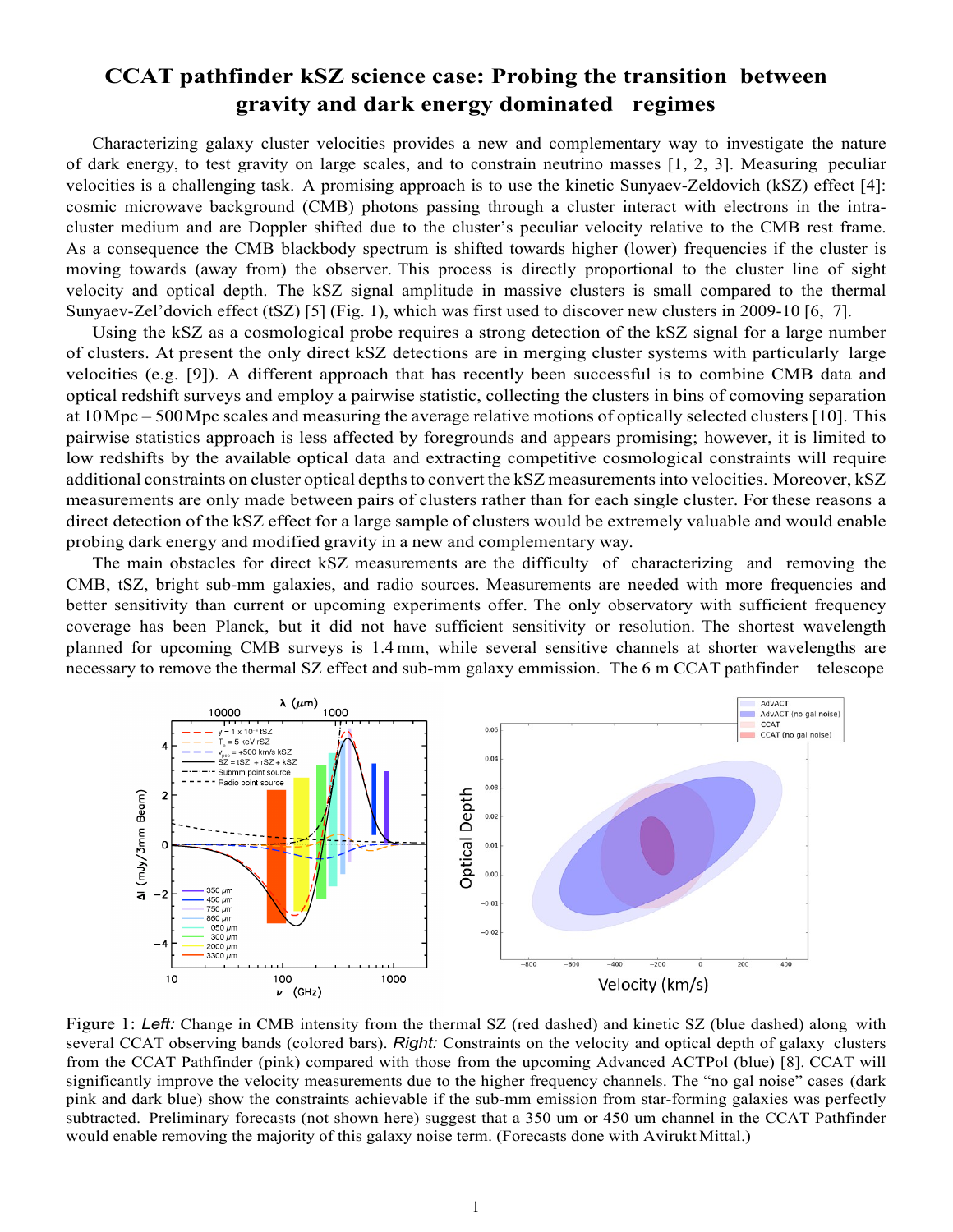is an excellent instrument for these measurements as it offers the angular resolution and sensitivity required to separate all of the components. We forecast the expected constraints on peculiar velocities and optical depths from direct measurements of the kSZ effect with the CCAT pathfinder using a Fisher matrix approach similar to [11]. We assume a survey area of  $\sim$  1000 sq deg and 3000 hours of observation. We find that CCAT pathfinder measurements will substantially improve on upcoming CMB surveys (Fig. 1), andimprove on current constraints by an order of magnitude. The forecasts described in [11] assume that emission from sub-mm galaxies will substantially increase the velocity uncertainty. Our preliminary analysis suggests that having a 350 um or 450 um band on the CCAT pathfinder in addition to 6 longer wavelength bands will enable accurate characterization of emission from sub-mm galaxies, enabling even greater improvement on velocity constraints (Fig. 1).

Figure 2 shows forecast dark energy and modified gravity constraints based on measuring one thousand clusters with  $\sigma$ *v* = 100 km/s precision, which is consistent with the forecasts above. These compare well with forecasts for the upcoming  $\text{SPT-3G}$  project [12]. Velocity uncertainties of the order of  $\sim 100 \text{ km/s}$  could also enable a measurement of the sum of neutrino masses with a 1*σ* uncertainty of *~* 0*.*03 eV, a precision that could allow ruling out the inverted mass hierarchy [3] and will complement other approaches.

## **Brief CMB science case**

Measurements of the CMB are one of the pillars of modern cosmology. A practical consideration for kSZ science is that some of the most mature detector technologies for a kSZ instrument also provide CMB polarization sensitivity (e.g. [8]). Using polarization-sensitive detectors in a kSZ optimized instrument could enable the best ground-based measurements of CMB foregrounds at the higher frequencies required to understand the galactic dust observed by BICEP2 and Planck [13]. These measurements will characterize dust and magnetic fields in our galaxy and might turn out to be essential for advancing searches for gravitational waves from inflation.

Beyond the first generation CCAT pathfinder instruments, a 6 m telescope at the CCAT site with sufficient throughput could be used for a range of science, including cosmology via improved galaxy cluster velocities and precision CMB polarization measurements, or a wide range of spectroscopic science.

A new high-throughput telescope design was recently developed that will enable mapping the CMB 10x faster than the upcoming generation of CMB observatories [14] and is being considered for the CCAT pathfinder. This telescope could be used for the next generation "Stage IV" CMB observatory being planned by the community to probe inflationary gravity waves at tensor-to-scalar ratios as low as 0.001 and make a high-significance measurement of the neutrino mass sum, in addition to a wide range of large-scale structure science [15, 16].



Figure 2: Cosmological parameter constraints from cluster peculiar velocity measurements (from 2013 CCAT cosmology memo). *Left:* This pair of plots show the expected dark energy parameter constraints. The red ellipses are obtained from the mean pairwise velocities of clusters assuming 1000 clusters with  $\sigma_{\rm V}$  = 100 km/s. The blue ellipses are based on cluster number counts as a function of redshifts obtained from a SZ cluster survey that detects 4000 clusters (SPT-3G expectation). *Right:* Expected constraint on the cosmological growth index *γ* from a survey of 4000 clustersto the given velocity precision. A survey of 1000 clustersto 100km/s will yield  $\sigma(\gamma) \sim 0.05$ , sufficient to discriminate at  $2\sigma$  confidence between DGP extra-dimensions braneworld theories of modified gravity with  $\gamma$  = 0.68 from general relativity ( $\gamma$  = 0.55). Figure from [17]. Both calculations assume priors of  $H_0 = (74.2 \pm 3.6)$  km/s and Planck measurements of the CMB power spectrum.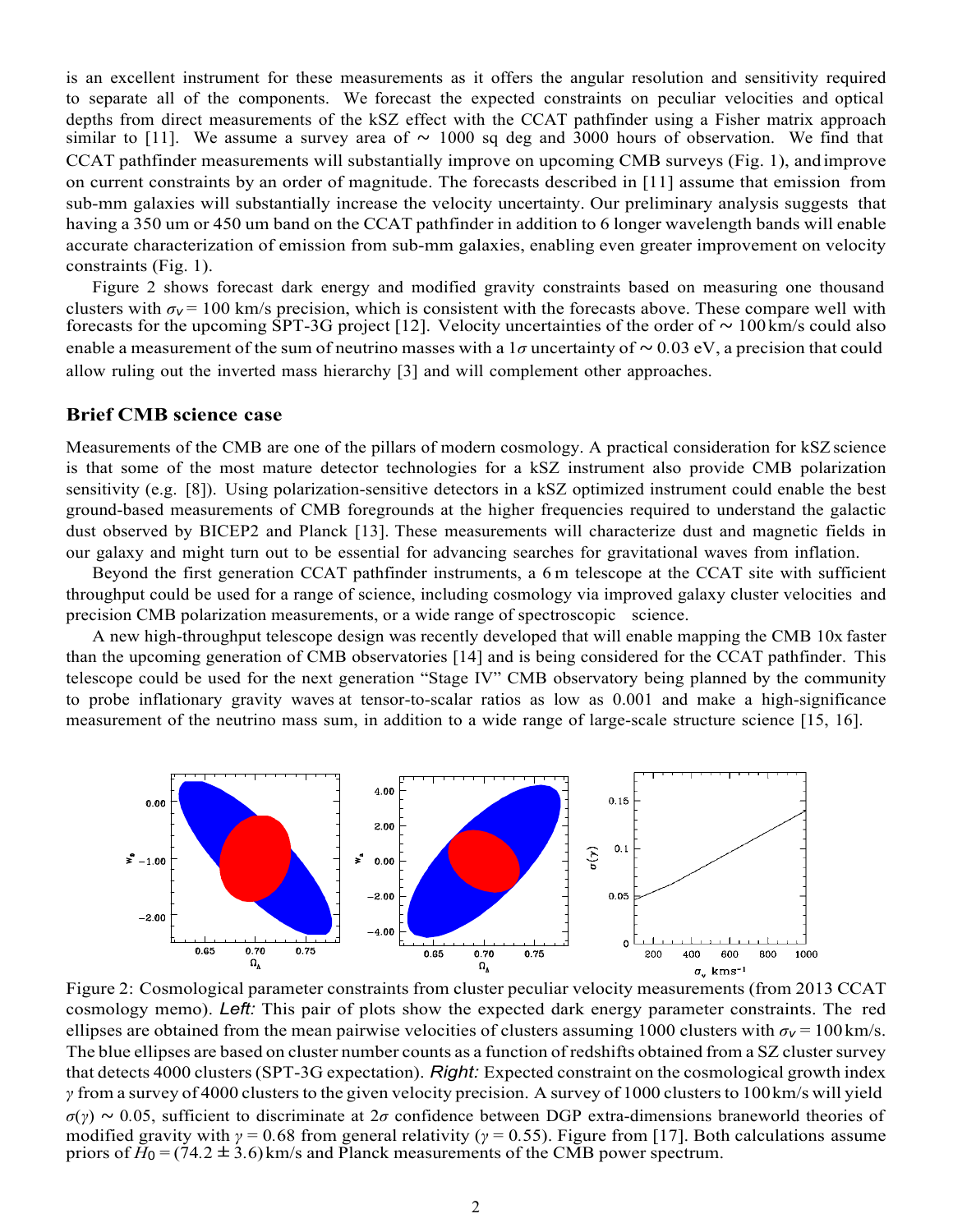## **References**

- [1] S. Bhattacharya and A. Kosowsky, "Cosmological Constraints from Galaxy Cluster Velocity Statistics," Astrophysical Journal, vol. 659, pp. L83–L86, Apr. 2007.
- [2] E.-M. Mueller, F. de Bernardis, R. Bean, and M. D. Niemack, "Constraints on Gravity and Dark Energy from the Pairwise Kinematic Sunyaev-Zel'dovich Effect," Astrophysical Journal, vol. 808, p. 47, July 2015.
- [3] E.-M. Mueller, F. de Bernardis, R. Bean, and M. D. Niemack, "Constraints on massive neutrinos from the pairwise kinematic Sunyaev-Zel'dovich effect," Physical Review D, vol. 92, p. 063501, Sept. 2015.
- [4] R. A. Sunyaev and Ya. B. Zeldovich, "The Velocity of clusters of galaxies relative to the microwave background. The Possibility of its measurement," Mon. Not. Roy. Astron. Soc., vol. 190, pp. 413–420, 1980.
- [5] R. A. Sunyaev and Y. B. Zeldovich, "Small-Scale Fluctuations of Relic Radiation," Astrophysics and Space Science, vol. 7, pp. 3–19, Apr. 1970.
- [6] Z. Staniszewski, P. A. R. Ade, K. A. Aird, B. A. Benson, L. E. Bleem, J. E. Carlstrom, C. L. Chang, H.-M. Cho, T. M. Crawford, A. T. Crites, T. de Haan, M. A. Dobbs, N. W. Halverson, G. P. Holder, W. L. Holzapfel, J. D. Hrubes, M. Joy, R. Keisler, T. M. Lanting, A. T. Lee, E. M. Leitch, A. Loehr, M. Lueker, J. J. McMahon, J. Mehl, S. S. Meyer, J. J. Mohr, T. E. Montroy, C.-C. Ngeow, S. Padin, T. Plagge, C. Pryke, C. L. Reichardt, J. E. Ruhl, K. K. Schaffer, L. Shaw, E. Shirokoff, H. G. Spieler, B. Stalder, A. A. Stark, K. Vanderlinde, J. D. Vieira, O. Zahn, and A. Zenteno, "Galaxy Clusters Discovered with a Sunyaev-Zel'dovich Effect Survey," Astrophysical Journal, vol. 701, pp. 32–41, Aug. 2009.
- [7] F. Menanteau, J. Gonza´lez, J.-B. Juin, T. A. Marriage, E. D. Reese, V. Acquaviva, P. Aguirre, J. W. Appel, A. J. Baker, L. F. Barrientos, E. S. Battistelli, J. R. Bond, S. Das, A. J. Deshpande, M. J. Devlin, S. Dicker, J. Dunkley, R. Du¨nner, T. Essinger-Hileman, J. W. Fowler, A. Hajian, M. Halpern, M. Hasselfield, C. Hern´andez-Monteagudo, M. Hilton, A. D. Hincks, R. Hlozek, K. M. Huffenberger,J. P. Hughes, L. Infante, K. D. Irwin, J. Klein, A. Kosowsky, Y.-T. Lin, D. Marsden, K. Moodley, M. D. Niemack, M. R. Nolta, L. A. Page, L. Parker, B. Partridge, N. Sehgal, J. Sievers, D. N. Spergel, S. T. Staggs, D. Swetz, E. Switzer, R. Thornton, H. Trac, R. Warne, and E. Wollack, "The Atacama Cosmology Telescope: Physical Properties and Purity of a GalaxyCluster Sample Selected via the Sunyaev-Zel'dovich Effect," Astrophysical Journal, vol. 723, pp. 1523–1541, Nov. 2010.
- [8] S. W. Henderson, R. Allison, J. Austermann, T. Baildon, N. Battaglia, J. A. Beall, D. Becker, F. De Bernardis, J. R. Bond, E. Calabrese, S. K. Choi, K. P. Coughlin, K. T. Crowley, R. Datta, M. J. Devlin, S. M. Duff, J. Dunkley, R. Du¨nner, A. van Engelen, P. A. Gallardo, E. Grace, M. Hasselfield, F. Hills, G. C. Hilton, A. D. Hincks, R. Hloˆzek, S. P. Ho, J. Hubmayr, K. Huffenberger, J. P. Hughes, K. D. Irwin, B. J. Koopman, A. B. Kosowsky, D. Li, J. McMahon, C. Munson, F. Nati, L. Newburgh, M. D. Niemack, P. Niraula, L. A. Page, C. G. Pappas, M. Salatino, A. Schillaci, B. L. Schmitt, N. Sehgal, B. D. Sherwin, J. L. Sievers, S. M. Simon, D. N. Spergel, S. T. Staggs, J. R. Stevens, R. Thornton, J. Van Lanen, E. M. Vavagiakis, J. T. Ward, and E. J. Wollack, "Advanced ACTPol Cryogenic Detector Arrays and Readout," Journal of Low Temperature Physics, Mar. 2016.
- [9] R. R. Lindner, P. Aguirre, A. J. Baker, J. R. Bond, D. Crichton, M. J. Devlin, T. Essinger-Hileman, P. Gallardo, M. B. Gralla, M. Hilton, A. D. Hincks, K. M. Huffenberger, J. P. Hughes, L. Infante, M. Lima, T. A. Marriage, F. Menanteau, M. D. Niemack, L. A. Page, B. L. Schmitt, N. Sehgal, J. L. Sievers, C. Sifo´n, S. T. Staggs, D. Swetz, A. Weiß, and E. J. Wollack, "The Atacama Cosmology Telescope: The LABOCA/ACT Survey of Clusters at All Redshifts," Astrophysical Journal, vol. 803, p. 79, Apr. 2015.
- [10] N. Hand, G. E. Addison, E. Aubourg, N. Battaglia, E. S. Battistelli, D. Bizyaev, J. R. Bond, H. Brewington, J. Brinkmann, B. R. Brown, S. Das, K. S. Dawson, M. J. Devlin, J. Dunkley, R. Dunner, D. J. Eisenstein, J. W. Fowler, M. B. Gralla, A. Hajian, M. Halpern, M. Hilton, A. D. Hincks, R. Hlozek, J. P. Hughes,